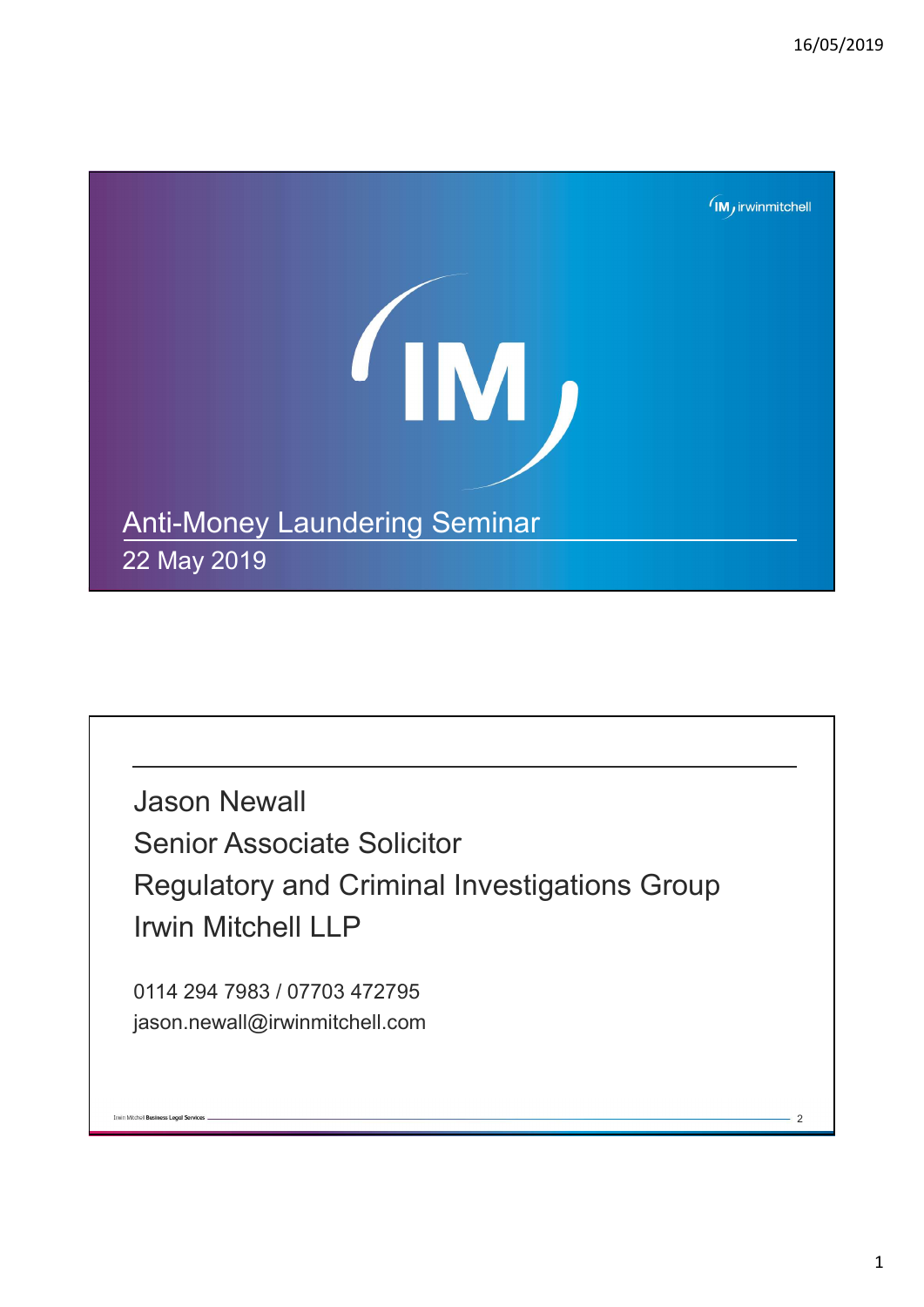## What is money laundering?

• Concealing the source of the proceeds of criminal activity to disguise their illegal origin, through hiding, transferring and/or recycling illicit money or other currency through one or more transactions, or converting criminal proceeds into seemingly legitimate property.



## Money laundering generally

- Money laundering is illegal. Must be vigilant for it inside and outside your organisation, with clients and third parties. Have procedures in place to identify, monitor, report and prevent it.
- Laundered money is often 'layered' via single or series of transactions.
- #FlagItUp

Mitchell Business Legal Servi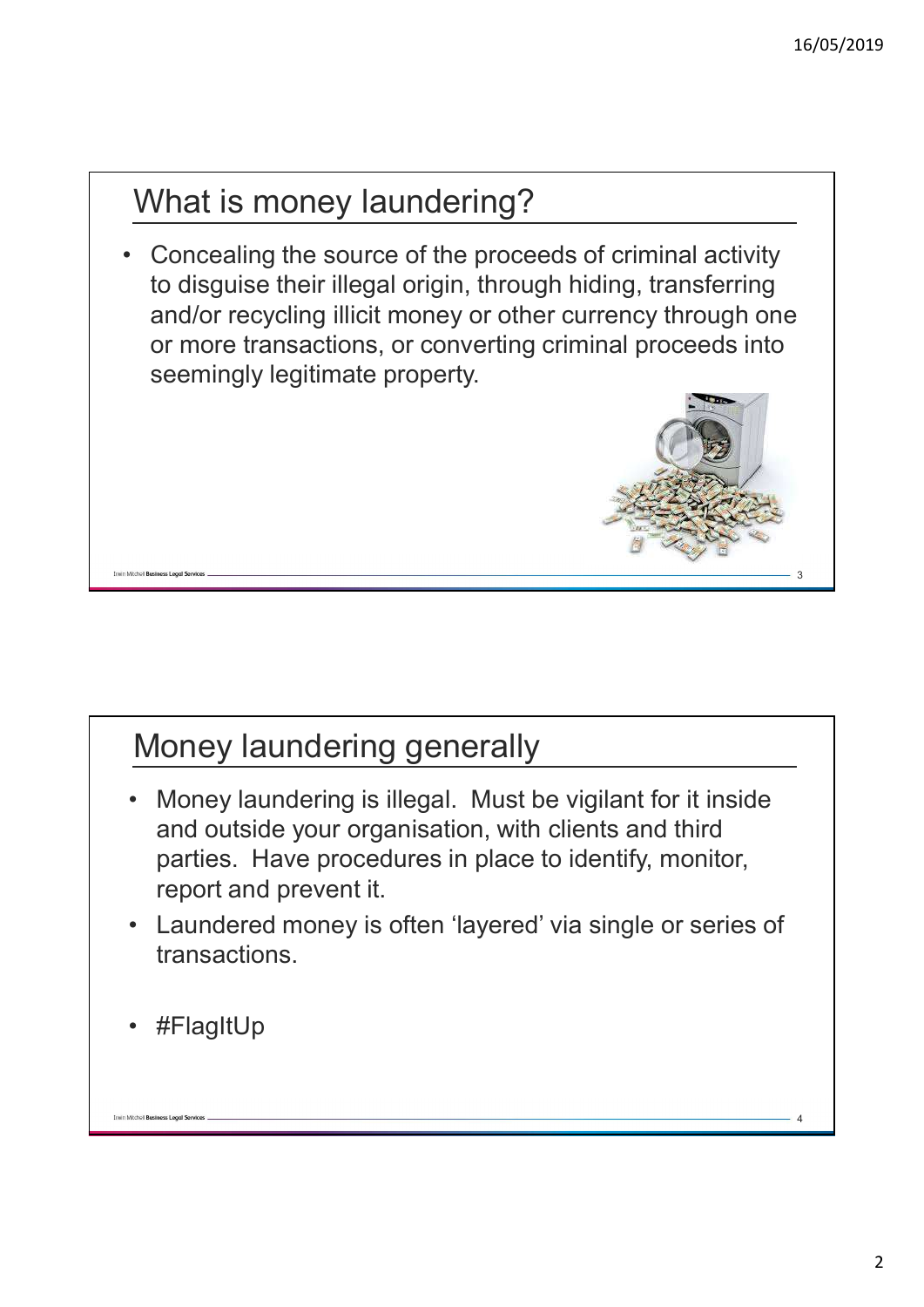# RICS professional statement

- To address the risk of real estate to money laundering, proactive action needs to be taken by the profession to strengthen standards.
- RICS professional standards and guidance countering bribery and corruption, money laundering and terrorist financing.
- Effective from 1 September 2019.
- Applies to all RICS members and regulated firms.

#### **Overview**

Mitchell Business Leagl Services

- Professional statement divided into three parts:-
	- Mandatory requirements.
	- Guidance.
	- Supplementary guidance.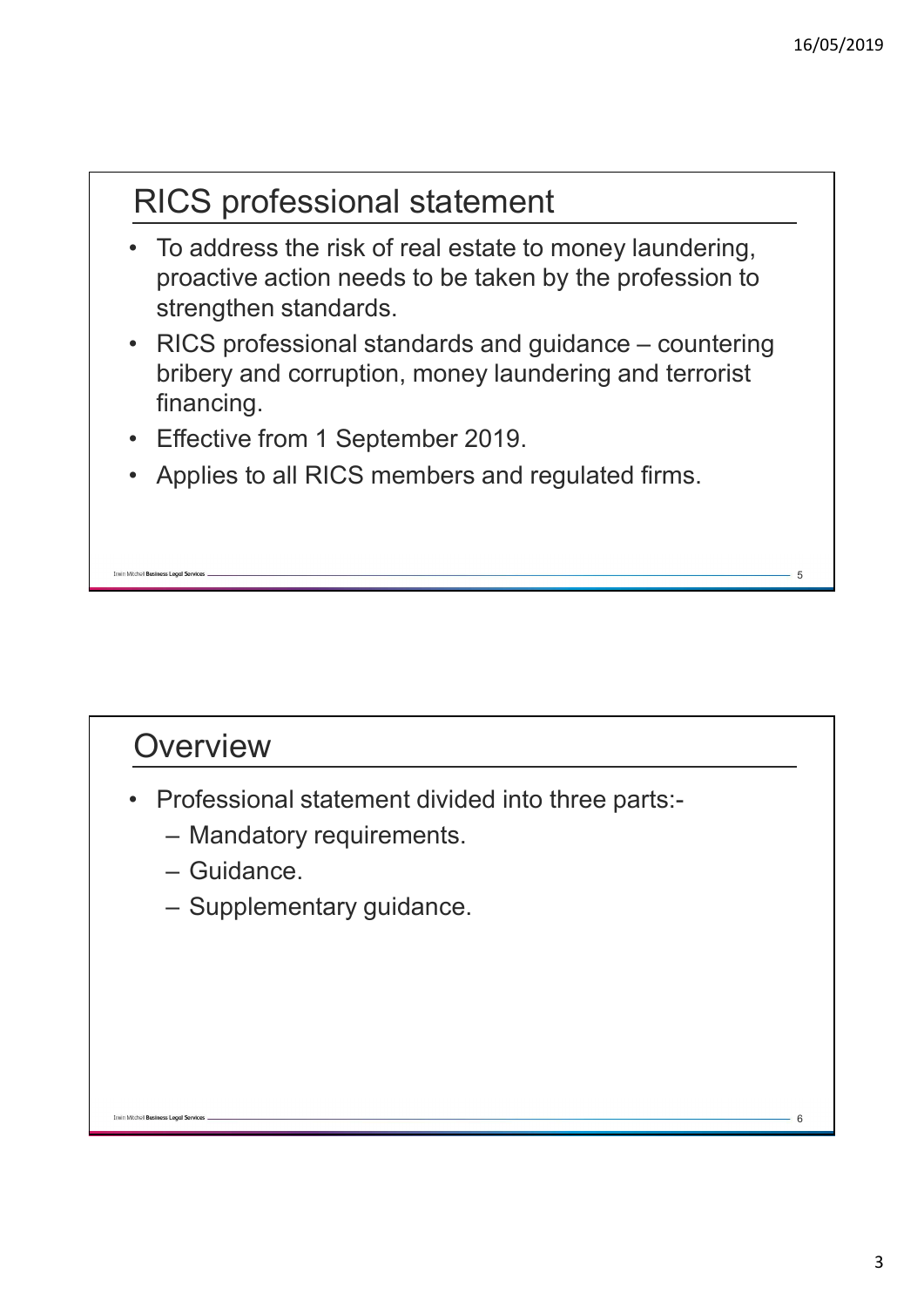8

## Mandatory requirements

- In relation to money laundering, RICS-regulated firms must:-
	- Not facilitate or be complicit in money laundering.
	- Have systems and training in place.
	- Report any suspicions.
	- Evaluate and review risks prospective and existing business relationships present.
	- Ensure responses to identified risks are appropriate
	- Use reliance only when there is appropriate level of confidence in quality of information from third party.

## Mandatory requirements (cont'd)

- Take measures to understand client and purpose of transaction.
- Verify identity of client.
- Record and retain information detailing compliance with professional statement.
- In relation to money laundering, members **must**:-
	- Not facilitate or be complicit in money laundering.
	- Report any suspicions.

vin Mitchell Business Leagl Services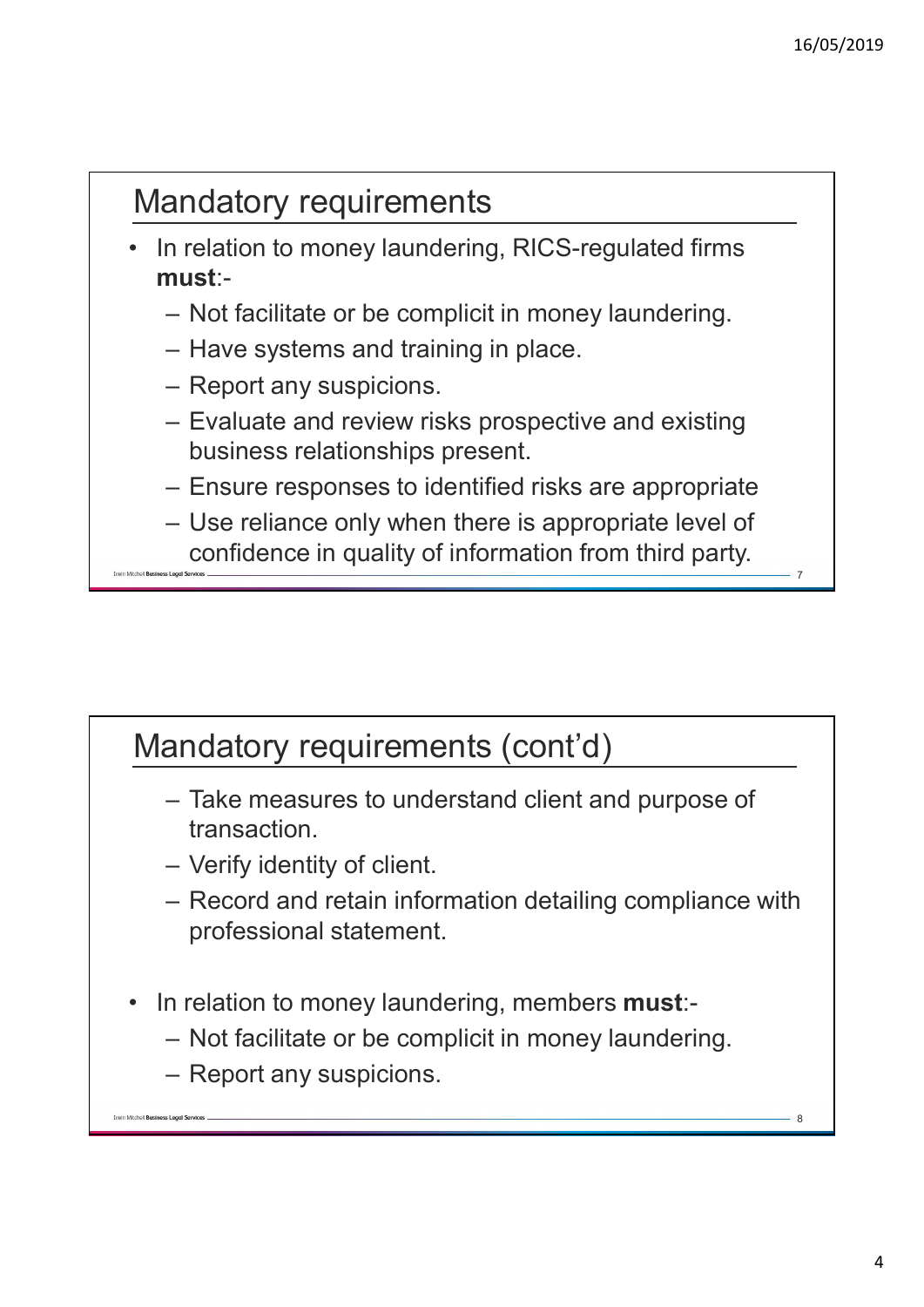### **Guidance**

- In relation to money laundering, RICS-regulated firms should:-
	- Have a written policy addressing money laundering risks.
	- Have appropriate governance and systems controls in place.
	- Provide training for staff.
	- Keep reports of suspicion confidential.
	- Identify beneficial owner of company/client in transaction
	- Appoint senior person to ensure policies are in place and complied with.

# Guidance (cont'd)

n Mitchell Business Legal Service

- In relation to money laundering, members should:-
	- Keep up to date with training.
	- Comply with employer's policies and processes.
	- Keep reports of suspicion confidential.
	- If in a senior management position, take a leadership role in attempting to ensure employer has appropriate regime in place for addressing risks.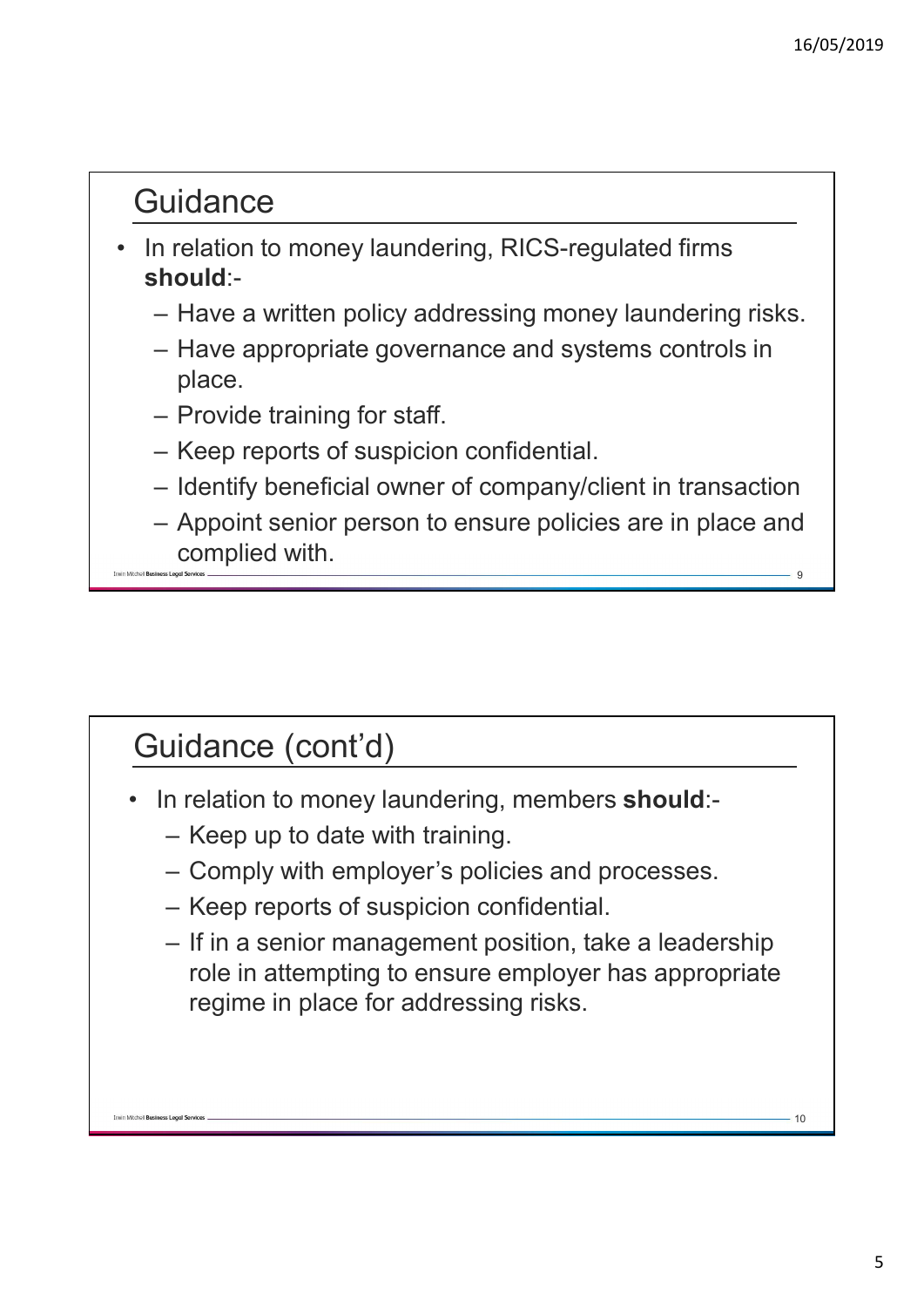12

## Supplementary guidance

- Know who you are doing business with.
- CDD will vary, but a risk-based approach is encouraged:-
	- Who do I act for?
	- What am I doing?
	- Why am I being asked to do something?
- Other professionals involved in transaction may also be targets for money launderers.
- Ultimate responsibility for the risk assessment of the client and resultant actions taken by the firm can never be outsourced.

## Supplementary guidance (cont'd)

- 'Red flags' should not be ignored.
- Provision of practical training.
- Document and review money laundering policies.
- Be wary of 'tipping off'.

vin Mitchell Business Leagl Services

• Compliance with legislation, regulation or court order takes precedence.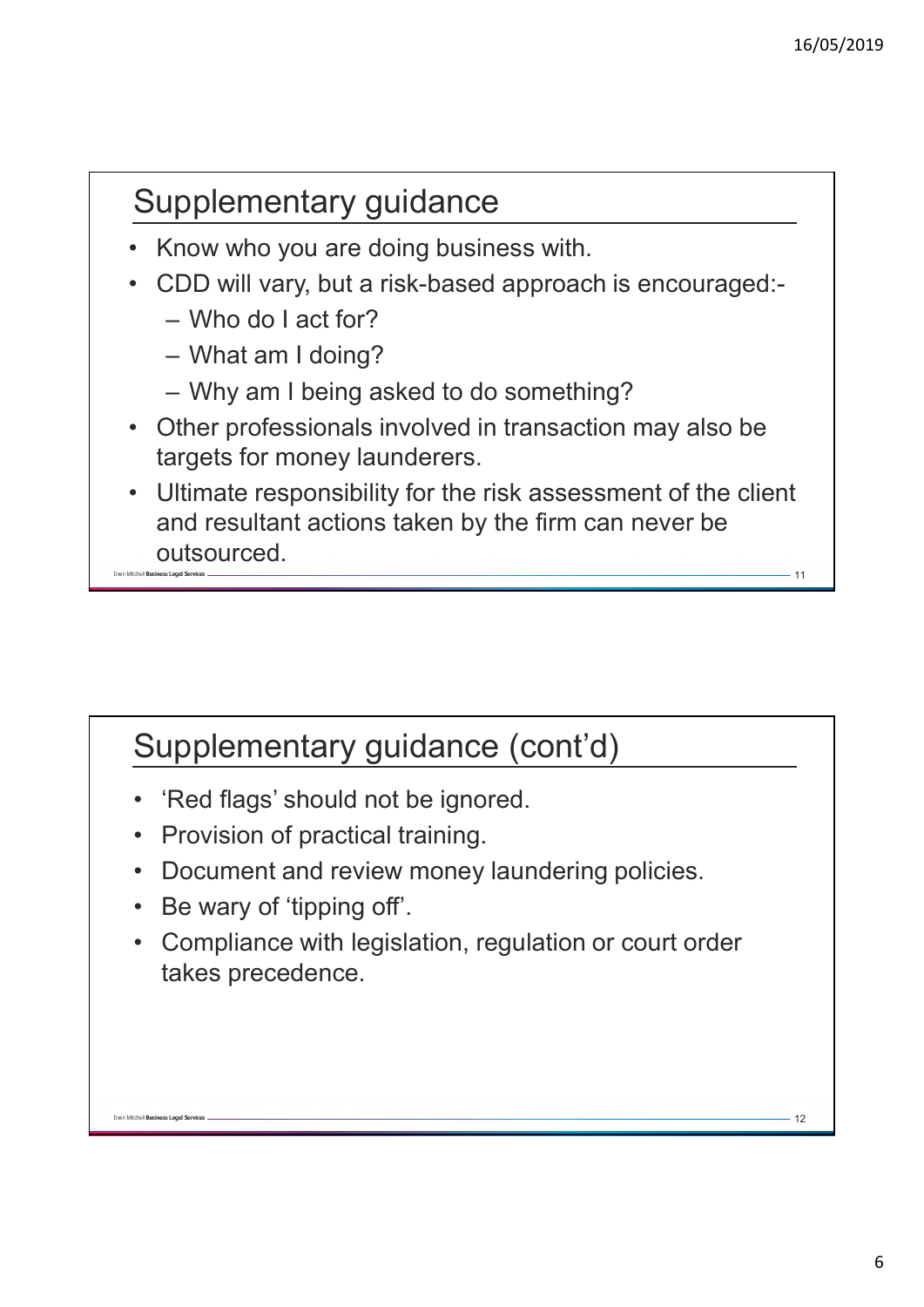14

### Due diligence

- Customer due diligence: identify transacting party/parties, verify ID is valid and carry out an additional checks.
- For each firm to set up and apply its approach to CDD.
- Simplified due diligence: means full CDD not needed.
- Enhanced due diligence: must be applied in situations where more checking or monitoring is required to complete client profile.
- Understand source of funds / source of wealth 'red flag' indicators.
- Consider refreshing CDD on existing clients periodically.

### Politically exposed persons

- Present a higher risk for potential involvement in money laundering due to holding positions of influence.
- Have a policy to detect PEPs.
- Adopt EDD approach.

Mitchell Business Legal Service

• Decisions must be documented.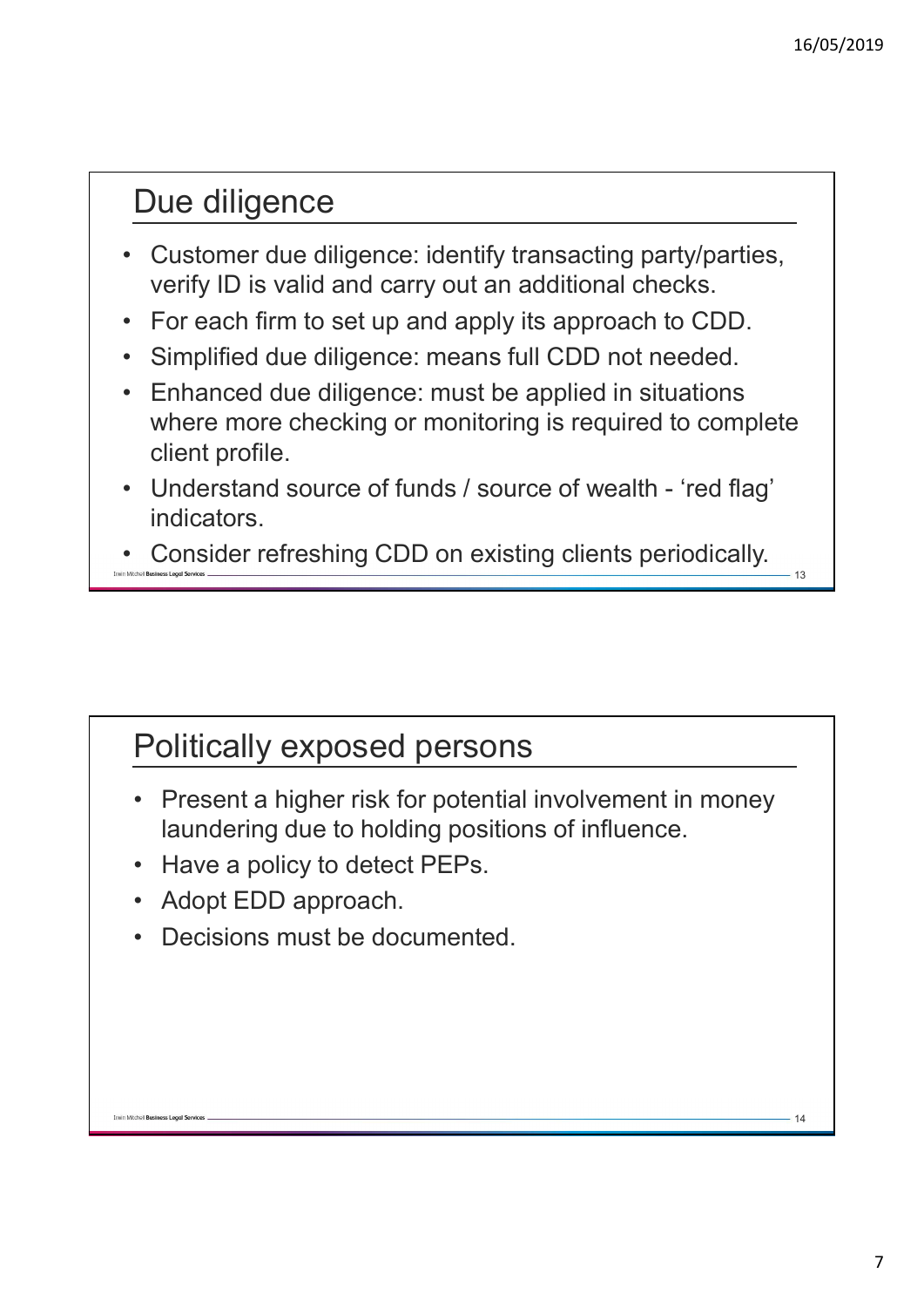#### Beneficial owners

- Person who benefits from ownership of security or property, who may / may not be recorded as the owner.
- Identify any beneficial owner.
- Have a policy to detect beneficial owners.
- Adopt EDD approach.
- Decisions must be documented.

# Whistleblowing

n Mitchell **Business Leagl Services** 

- Consider having policy dealing with whistleblowing.
- No formal requirement, but should seriously be considered.